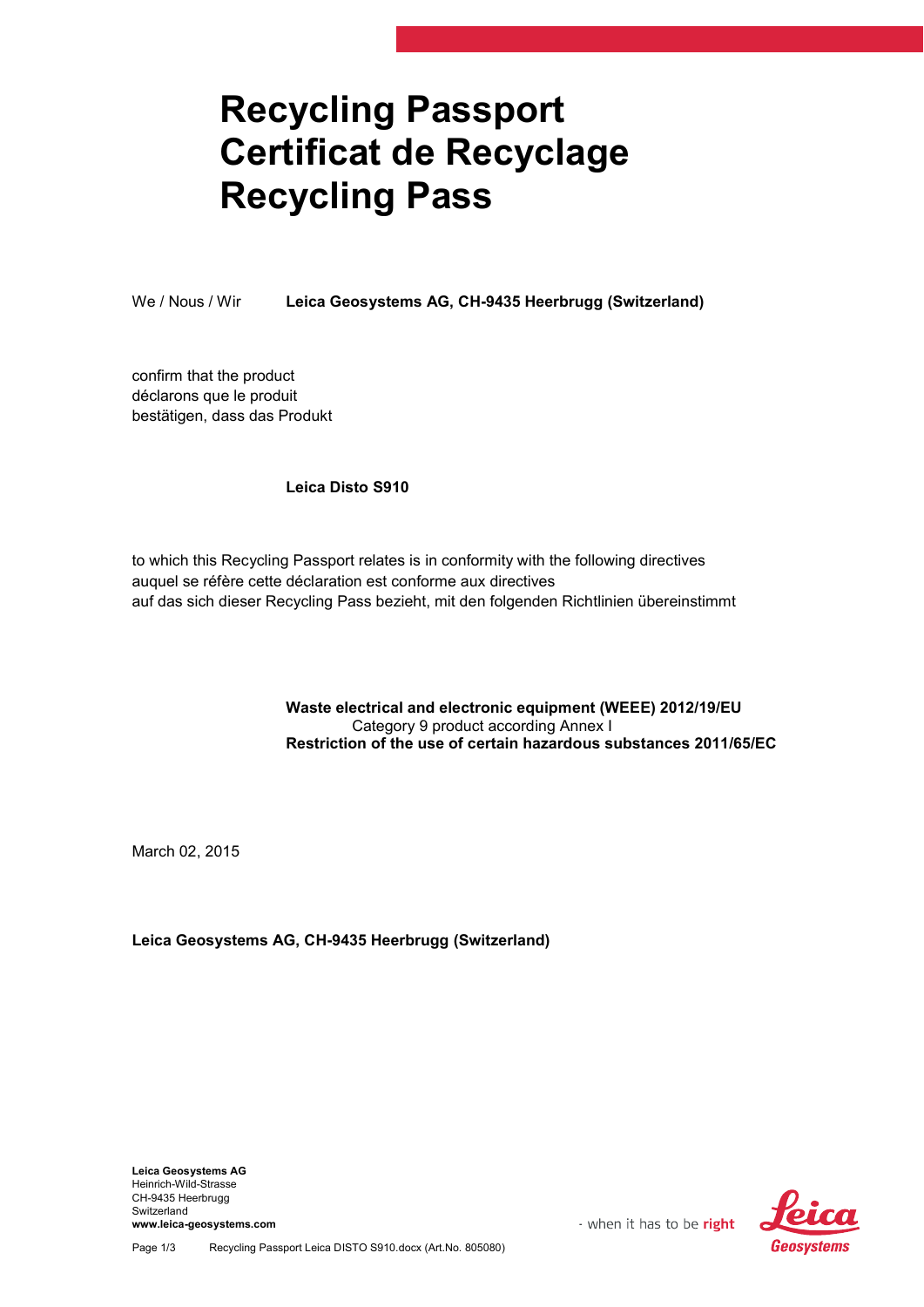## Re-use and treatment information Information sur la réutilisation et traitement Information für die Wiederverwendung und Behandlung

| <b>Material</b>                 | [g]              | Weight Weight<br>[%] | <b>Important Information</b> |
|---------------------------------|------------------|----------------------|------------------------------|
| <b>Waste Disposal (WD)</b>      |                  |                      |                              |
| Ceramics                        | $\mathbf 0$      | $\pmb{0}$            |                              |
| <b>Subtotal</b>                 | 0                | 0                    |                              |
|                                 |                  |                      |                              |
| <b>Recovery Operations (RO)</b> |                  |                      |                              |
| Leather<br>Rubber / elastomere  | 0<br>0           | 0<br>0               |                              |
| Sealant compound                | 10               | 3                    |                              |
| Wood                            | $\mathbf 0$      | 0                    |                              |
| <b>Subtotal</b>                 | 10               | 3                    |                              |
|                                 |                  |                      |                              |
| <b>Recycling (RC)</b>           |                  |                      |                              |
| Aluminium alloy cast            | 1                | $\pmb{0}$            |                              |
| Aluminium alloy wrought         | 26               | 9                    |                              |
| <b>Battery</b>                  | 45               | 15                   | <b>Remove Battery</b>        |
| Cable                           | 0                | 0                    |                              |
| Cable with plug                 | 0                | 0                    |                              |
| Carton                          | 0                | 0                    |                              |
| Copper                          | 0                | 0                    |                              |
| Copper alloy                    | 0                | 0                    |                              |
| Gas                             | 0                | 0                    |                              |
| Glass optical                   | 0                | $\mathbf{0}$         |                              |
| Iron                            | 0                | 0                    |                              |
| Liquid                          | 0                | 0                    |                              |
| Magnesium alloy                 | 0                | 0                    |                              |
| Magnetic material               | 0                | 0                    |                              |
| Metal nonferrous                | 0                | 0                    |                              |
| Paper                           | 0                | 0                    |                              |
| Plastic                         | 171<br>0         | 58                   |                              |
| Plug<br>Printed circuit board   | 29               | 0<br>10              |                              |
| Sintered material               | $\mathbf 0$      | 0                    |                              |
| <b>Steel</b>                    | 3                | 1                    |                              |
| <b>Steel stainless</b>          | 11               | 4                    |                              |
| <b>Textil material</b>          | $\boldsymbol{0}$ | $\pmb{0}$            |                              |
| Subtotal                        | 286              | 97                   |                              |
|                                 |                  |                      |                              |
| Re-Use (RU)                     |                  |                      |                              |
| <b>Subtotal</b>                 | 0                | 0                    |                              |
| <b>Total weight</b>             | 296              | 100                  |                              |